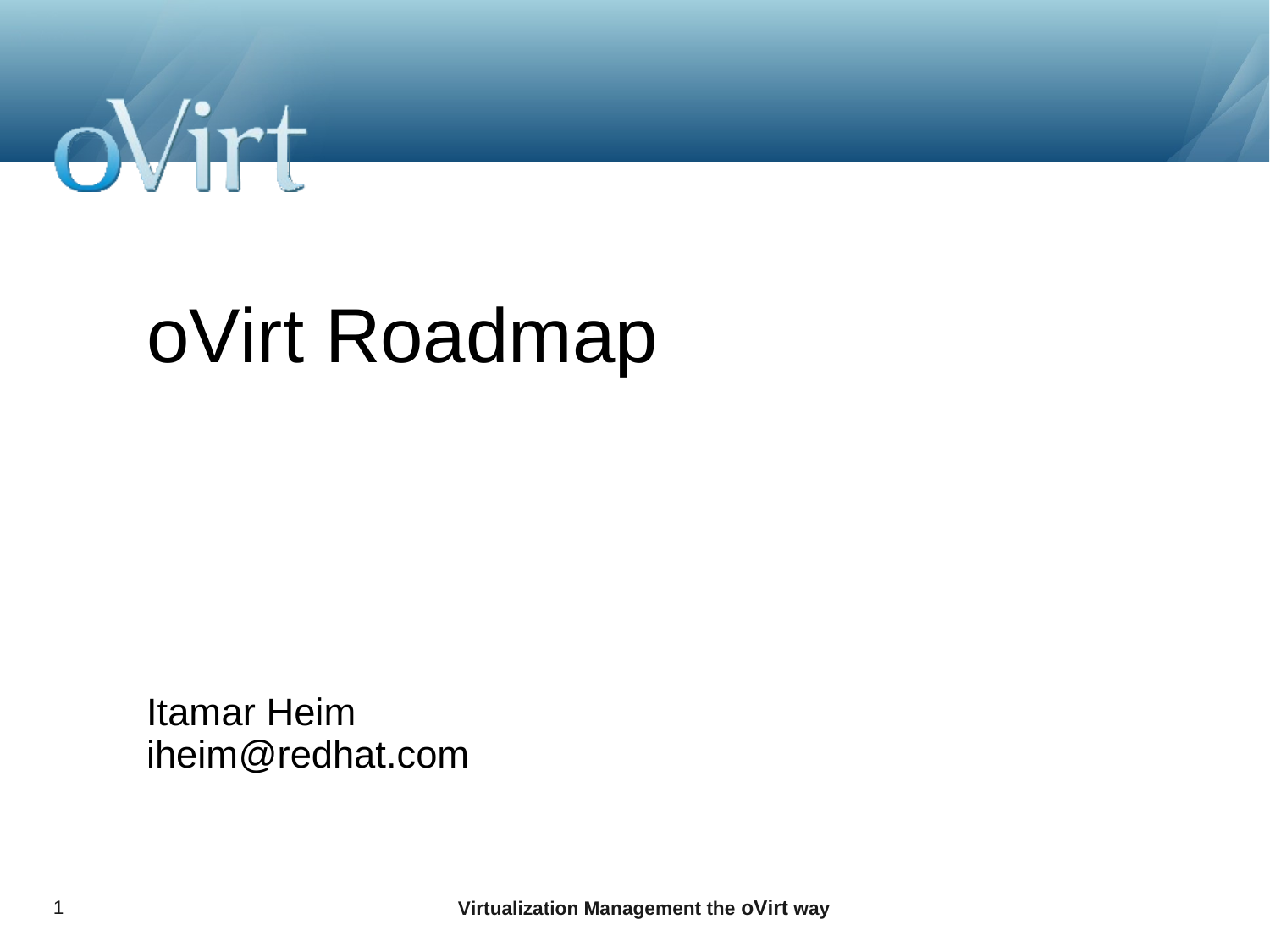#### **Schedule**



- oVirt 3.0: 02/12
- oVirt 3.1: 08/12
- Fedora 18: 12/12
- oVirt 3.2 beta: 11/12
- oVirt 3.2 GA: 12/12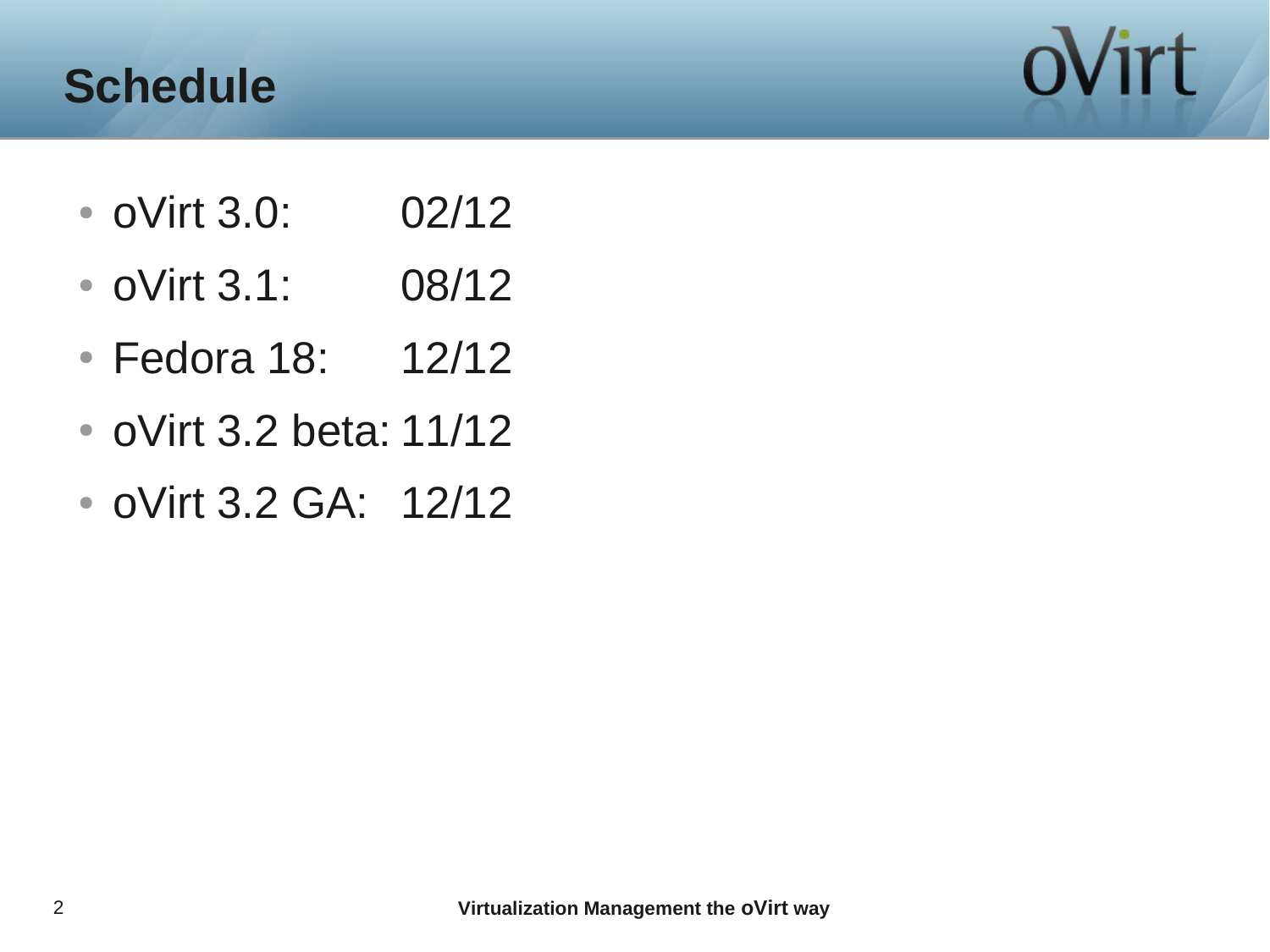## **Engine/vdsm Infra**

- $\bullet$  API non admin api/sdk+
- Fedora 18 support\*
- UI Plugins\*
- Engine plugins
- Engine-vdsm json/amqp based messaging (and libvdsm)
- SDKs (Java, Ruby, etc.)
- $\bullet$  Reports integrated in web admin
- Bootstrap (pkcs#12+, miniyum+, cleanups)
- Localization (ja, es, fr, zh-Hans-CN, pt-BR)+
- Code cleanups, refactoring, unitests, etc
- Hibernate
- Tasks management
- Kerberos to api/ui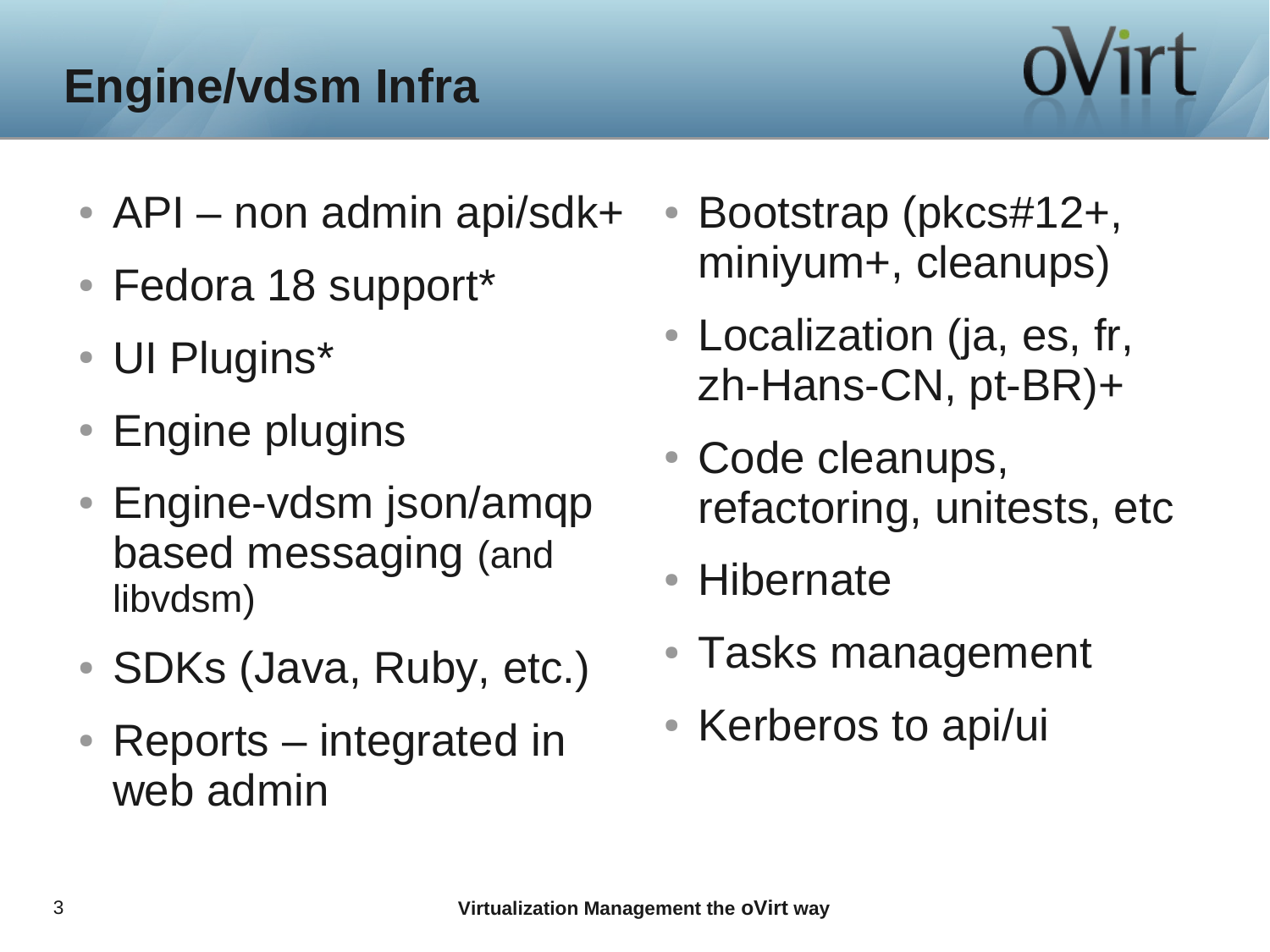#### **Network**

- Sync network+
- nwfilter+
- Port mirroring+
- Network as a main tab\*
- Network permissions\*
- Quantum integration
- Network labels
- Security groups
- Ip allocations
- Private networks

• Network types (migration, storage, etc.)

oVirt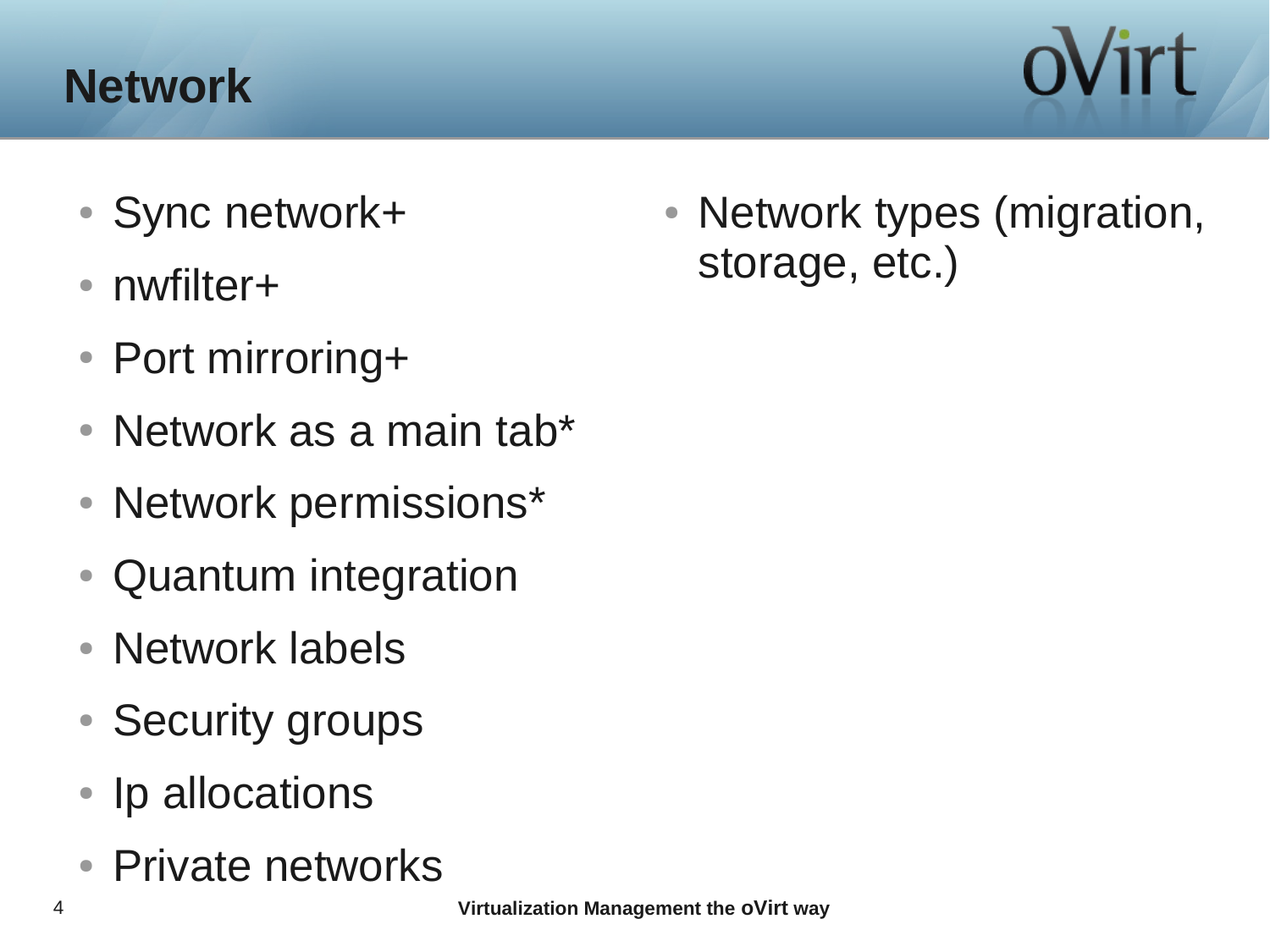#### **Storage**

- automatic storage domain upgrade+
- Storage live migration\*
- Virtio-scsi\*
- Storage offload
- live merge bi-directional
- $\bullet$  Backup api
- Gluster storage domain
- Import disk/domain
- virt-resize/pv-resize
- SDM
- Mixed storage types
- Glance as an iso/export domain
- Connection management
- Repo engine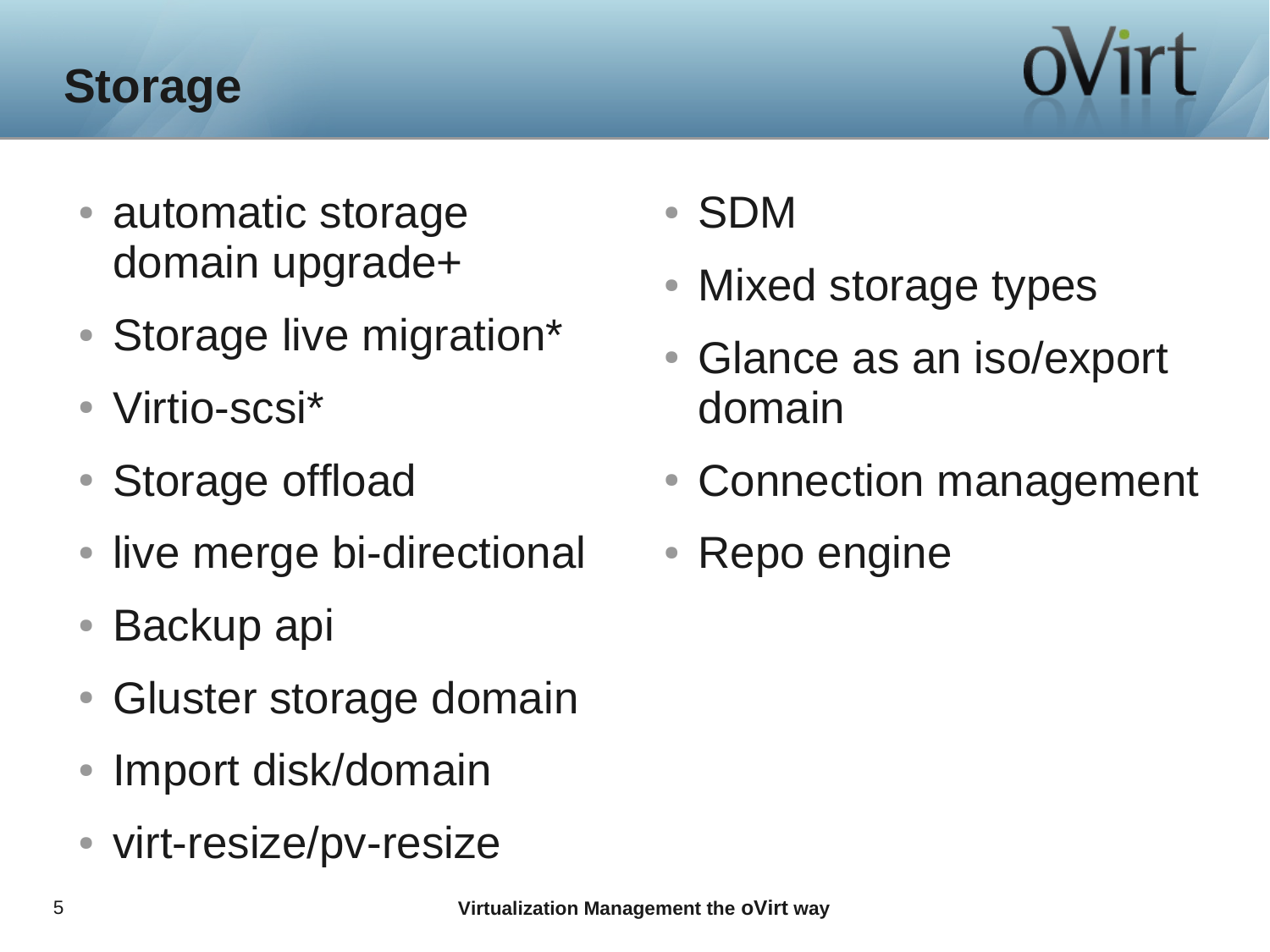#### **Virt**

- CAC support\*
- Instance type/flavors\*
- expiring vms
- Hot plug cpu
- Hot plug memory
- Template versions
- Spice proxy
- ovirt-guest-agent for ubuntu
- Cloud-init (ip, ssh keypairs)

Virt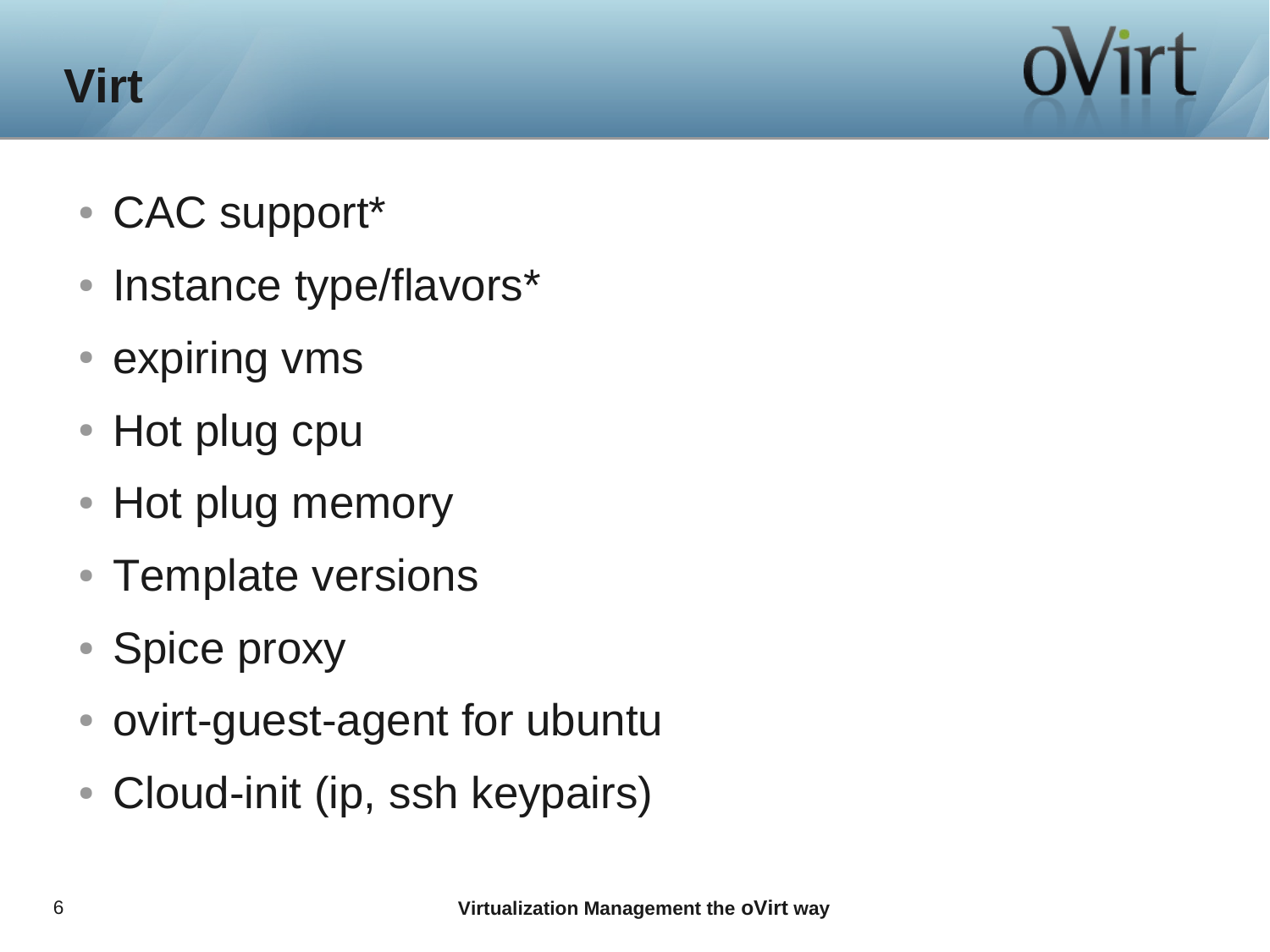#### **SLA**

Virt

- Quotas+
- MOM integration\*
	- Cpu/ram priority
	- Cpu/ram reservation
- $\bullet$  Engine plugin scheduling interface
- Host/guest tuned profiles
- Cloud HA/Heat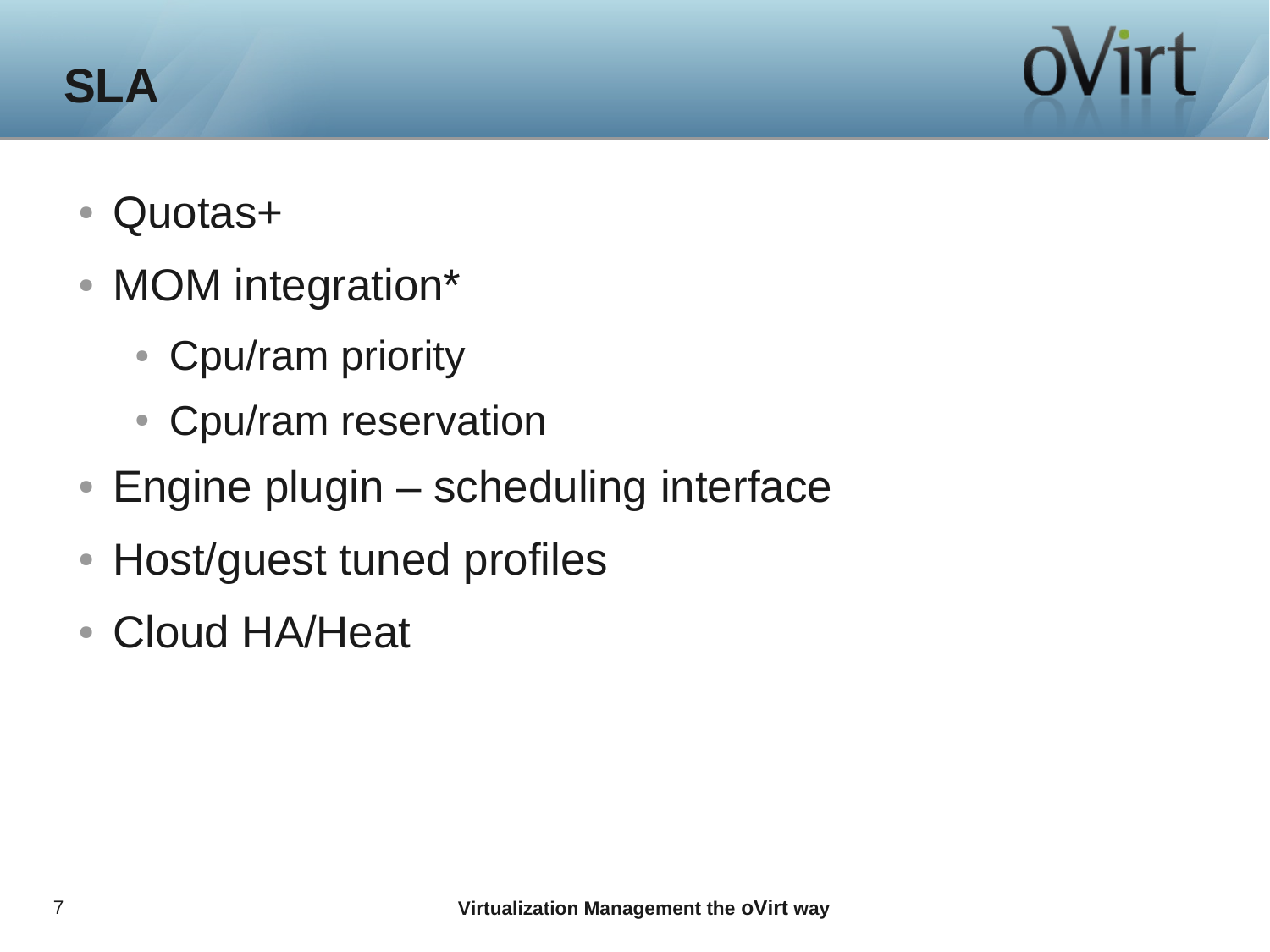### **Packaging, Installer & Tools**

- Live CD/usb edition\*
- Hosted engine
- Ubuntu packaging

ovirt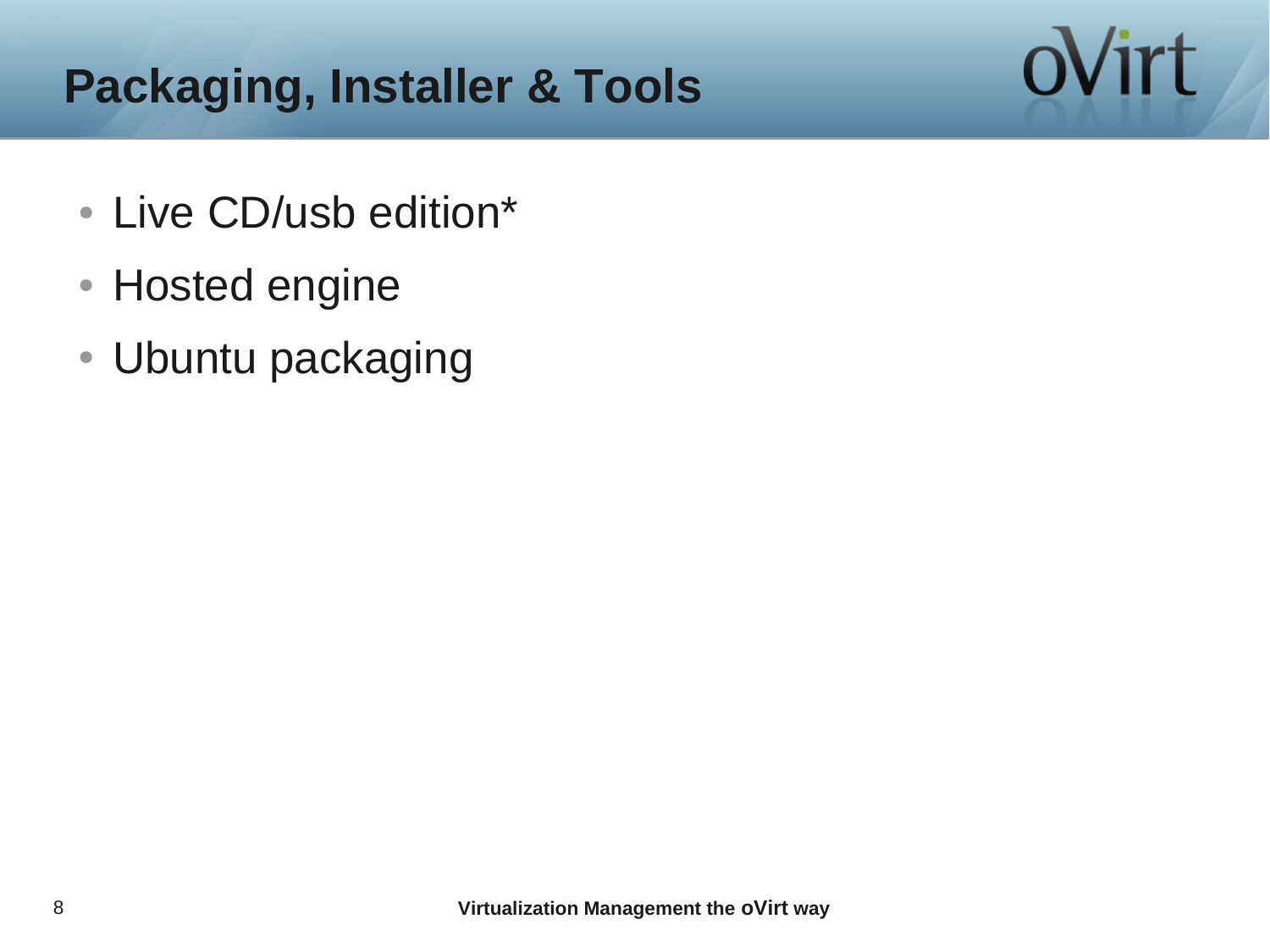#### **oVirt Node**



- oVirt node plugins
- Software iSCSI Root Support
- Network Manager
	- Move away from using ifcfg scripts directly to using NM libraries
	- Depends on NetworkManager support for bridges, bonds, and vlans
- Stateless
	- Fix the limitations on swap and local storage domain
- UI Enhancements
	- Make code more re-usable to ease TUI Plugin design
- 9 **Virtualization Management the oVirt way** • Allow different size screens (currently only 80x20)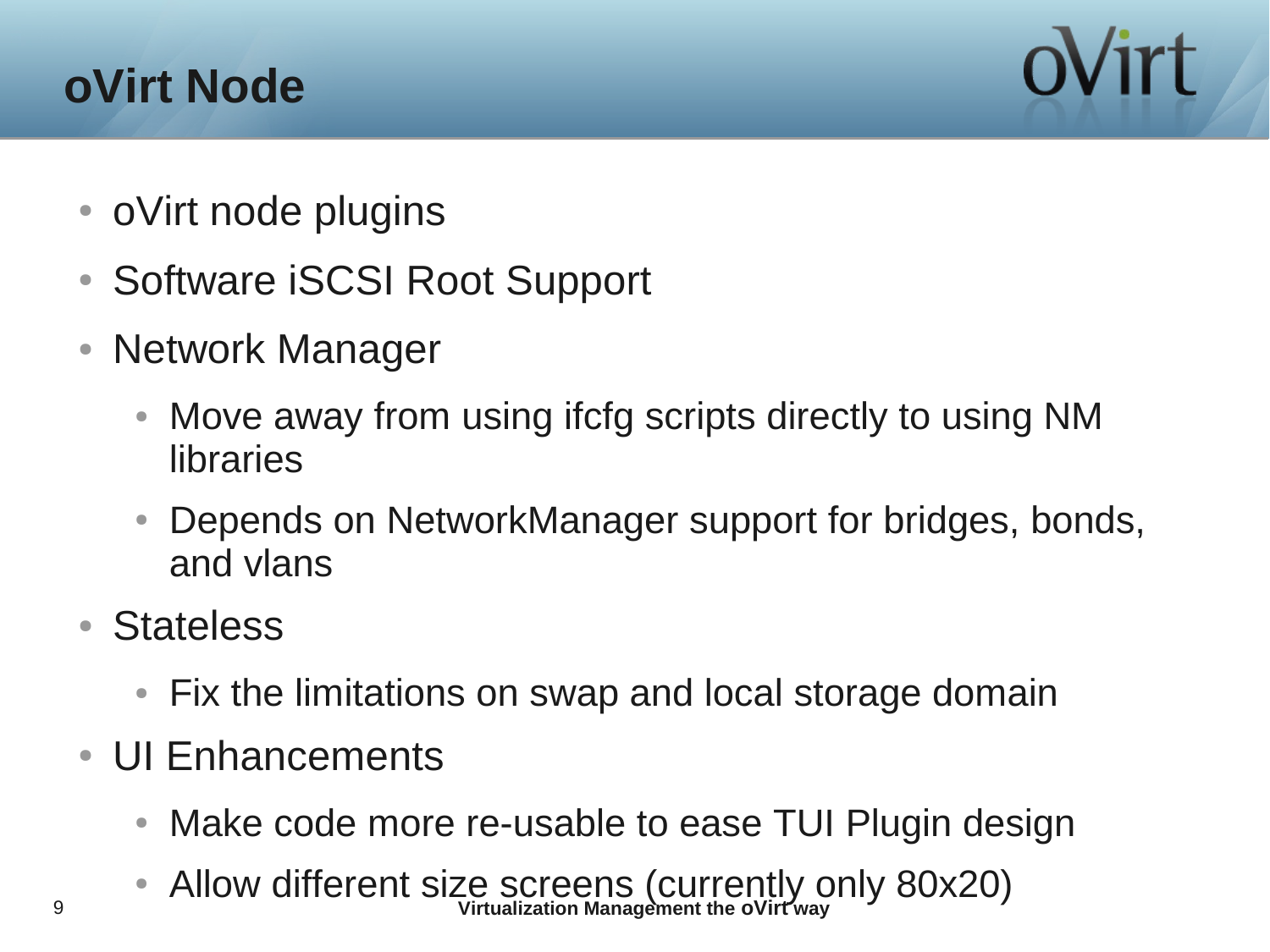



- optimized for virt volume option+
- import existing cluster\*
- Geo-replication\*
- Support for asynchronous volume tasks\*
- Configuration sync with Gluster CLI\*
- UFO (Unified File and Object Storage)
- Management for Gluster Hooks
- Volume Performance Statistics